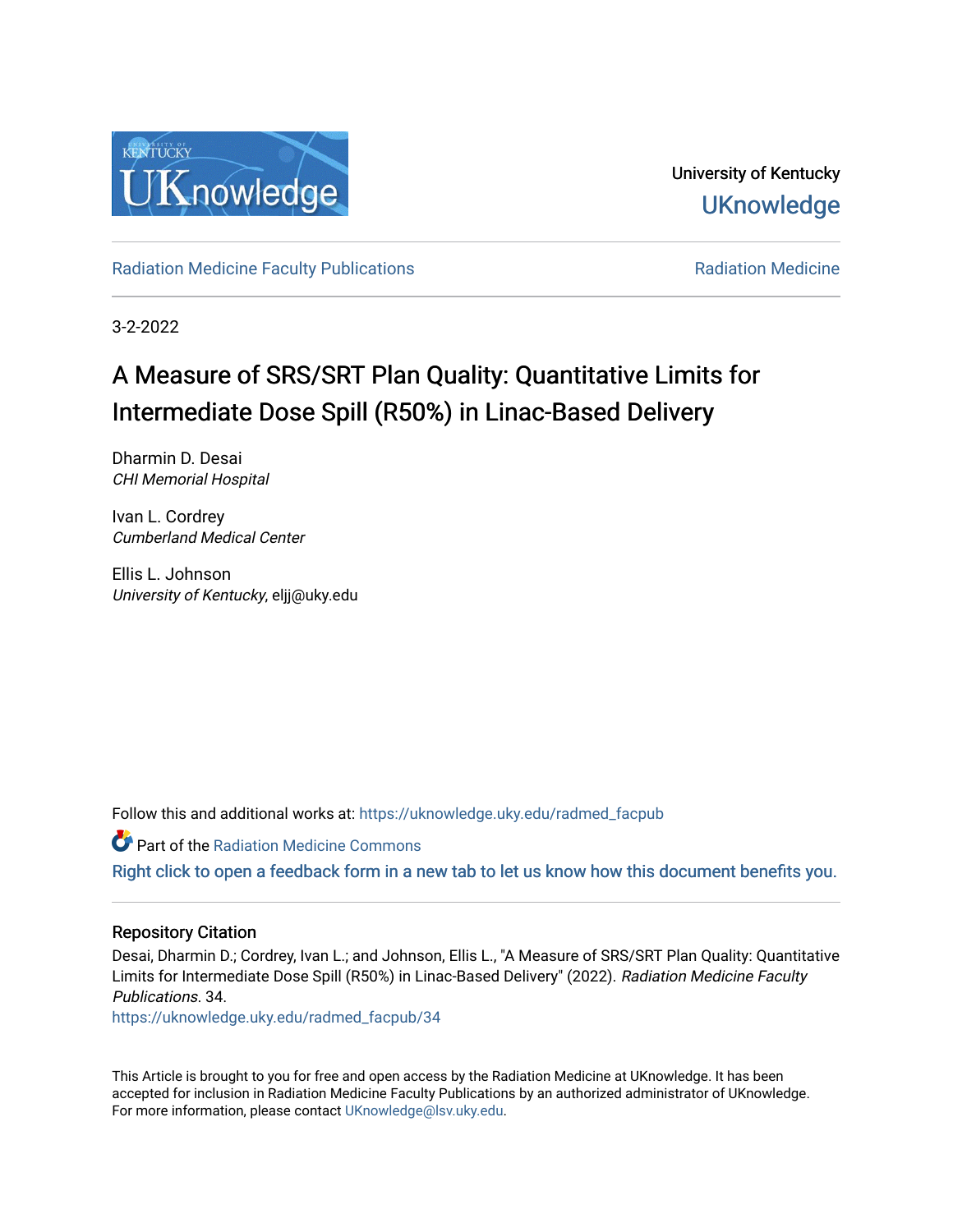### A Measure of SRS/SRT Plan Quality: Quantitative Limits for Intermediate Dose Spill (R50%) in Linac-Based Delivery

Digital Object Identifier (DOI) https://doi.org/10.1002/acm2.13570

### Notes/Citation Information

Published in Journal of Applied Clinical Medical Physics, e13570.

© 2022 The Authors

This is an open access article under the terms of the [Creative Commons Attribution License,](https://creativecommons.org/licenses/by/4.0/) which permits use, distribution and reproduction in any medium,provided the original work is properly cited.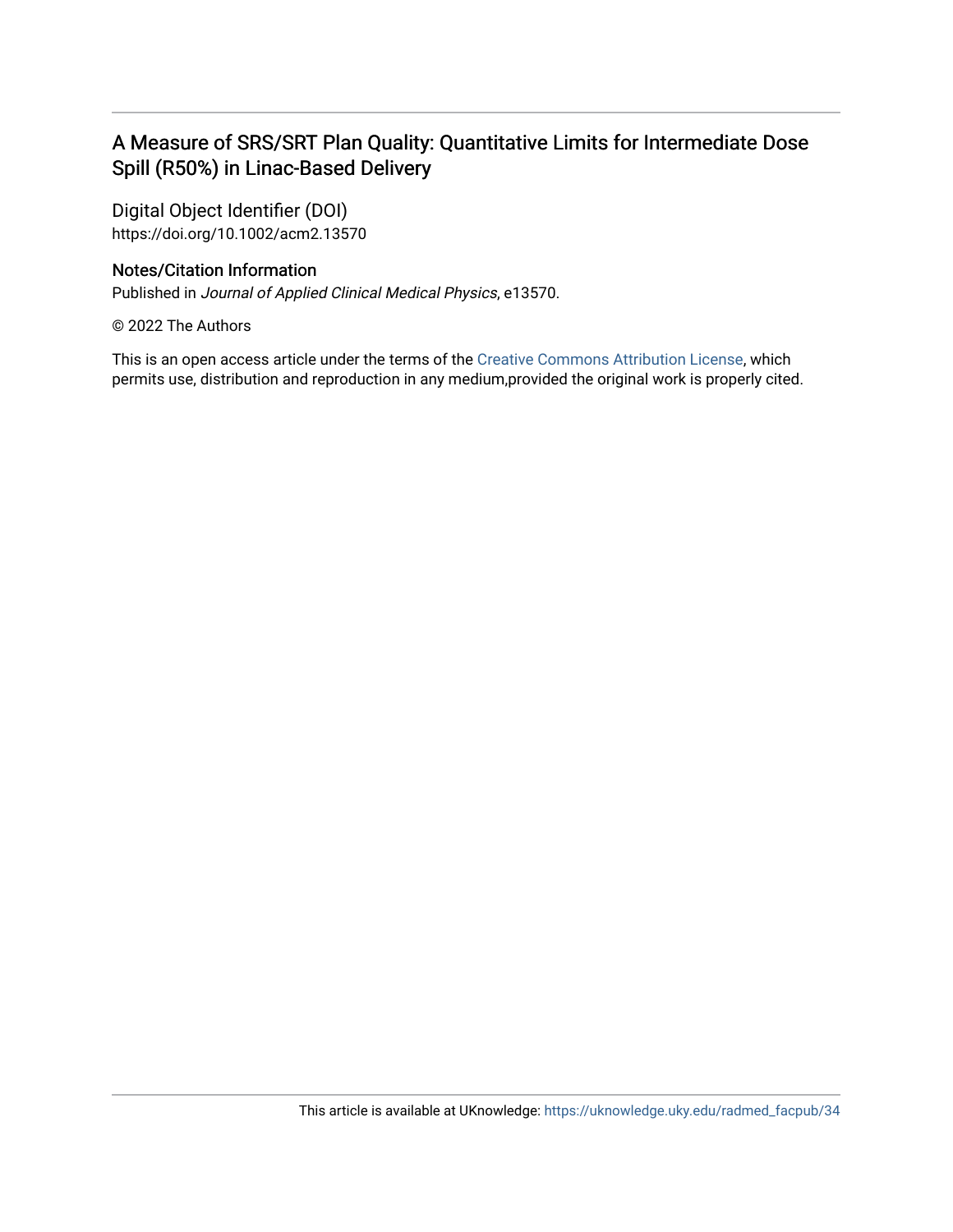Check for updates

**RADIATION ONCOLOGY PHYSICS**



## **A measure of SRS/SRT plan quality: Quantitative limits for intermediate dose spill (R50%) in linac-based delivery**

1Department of Radiation Oncology, CHI Memorial Hospital, Chattanooga, Tennessee

2Regional Cancer Center, Cumberland Medical Center, Crossville, Tennessee

<sup>3</sup>Department of Radiation Medicine. University of Kentucky Chandler Medical Center, Lexington, Kentucky

#### **Correspondence**

Dharmin D. Desai, Department of Radiation Oncology, CHI Memorial Hospital, 2525 de Sales Avenue, Chattanooga, TN 37404. Email: dharminddesai@gmail.com

Joint first authorship: Dharmin D. Desai and Ivan L. Cordrey.

**Dharmin D. Desai<sup>1</sup> | Ivan L. Cordrey<sup>2</sup> | E. L. Johnson<sup>3</sup>** 

#### **Abstract**

Stereotactic radiosurgery (SRS) and stereotactic radiotherapy (SRT) of multiple cranial targets using a single isocenter on conventional C-arm linear accelerators are rapidly developing clinical techniques. However, no universal guidelines for acceptable intermediate dose spill limits are currently available or widely accepted. In this work, we propose an intermediate dose spill guidance range for cranial SRS/SRT delivered on C-arm linacs with MLC collimation for single PTV plans and single isocenter multiple target plans with PTV volumes in the range 0.02–57.9 cm<sup>3</sup>. We quantify intermediate dose spill with the R50% metric (R50% = volume of 50% of prescription isodose cloud / volume of PTV) and test the proposed range using three clinical data sets, containing both 6 MV and 10 MV beams, previously published by other authors. Our proposed lower limit of R50% (LowerR50%) and upper limit of acceptable R50% (UpperR50%) bound over 90% of the clinical data used in this study, yet still provide a challenging benchmark for optimization and plan assessment of linac-based, MLC collimated SRS/SRT.

#### **KEYWORDS**

intermediate dose spill, LowerR50%, R50%, R50% range, SRS, SRT, UpperR50%

### **1 INTRODUCTION**

Stereotactic radiosurgery (SRS) and stereotactic radiotherapy (SRT) aim to deliver high doses of ionizing radiation to cranial targets in one or a few fractions with high precision. The application of linac-based SRS/SRT in the treatment of brain metastases has become increasingly common in radiation therapy clinics; however, the cranium contains many organs at risk (OARs) requiring consideration in plan optimization, such as the brainstem, optic chiasm, and optic nerves. Dose threshold recommendations for these OARs are specified in AAPM Task Group 101 (TG-101).<sup>1</sup>

Minimizing normal brain tissue dose is also an important optimization and planning objective because normal brain is an OAR always directly adjacent to planning target volume (PTV) surfaces and subject to the higher doses being delivered to these PTVs. Indeed, radiation

necrosis of normal brain tissue is one of the more relevant adverse effects after SRS/SRT.<sup>2</sup> Brain radionecrosis has been correlated with the volume of brain that receives a dose of 12 Gy (V12Gy) for single fraction SRS and V18Gy for multi fraction SRT $^{3,4}$ 

Intermediate dose spill is often tracked and reported in SRS/SRT studies by various metrics. The computation of these metrics often utilizes the volume that receives at least 50% of the prescription dose (Rx), which we refer to as  $V_{\text{IDC50\%}}$ . Because isodose lines are concentrically nested and SRS/SRT prescriptions are often between 16 and 24 Gy, the V<sub>IDC50%</sub> is often close to V12Gy or V18Gy.<sup>5</sup> Thus, V<sub>IDC50%</sub> and intermediate dose spill metrics derived from it are reasonable surrogates for normal brain radionecrosis. Yet, at this time, there is limited published guidance regarding acceptable intermediate dose spill for cranial SRS/SRT.

This is an open access article under the terms of the Creative Commons Attribution License, which permits use, distribution and reproduction in any medium, provided the original work is properly cited.

<sup>© 2022</sup> The Authors. *Journal of Applied Clinical Medical Physics* published by Wiley Periodicals, LLC on behalf of The American Association of Physicists in Medicine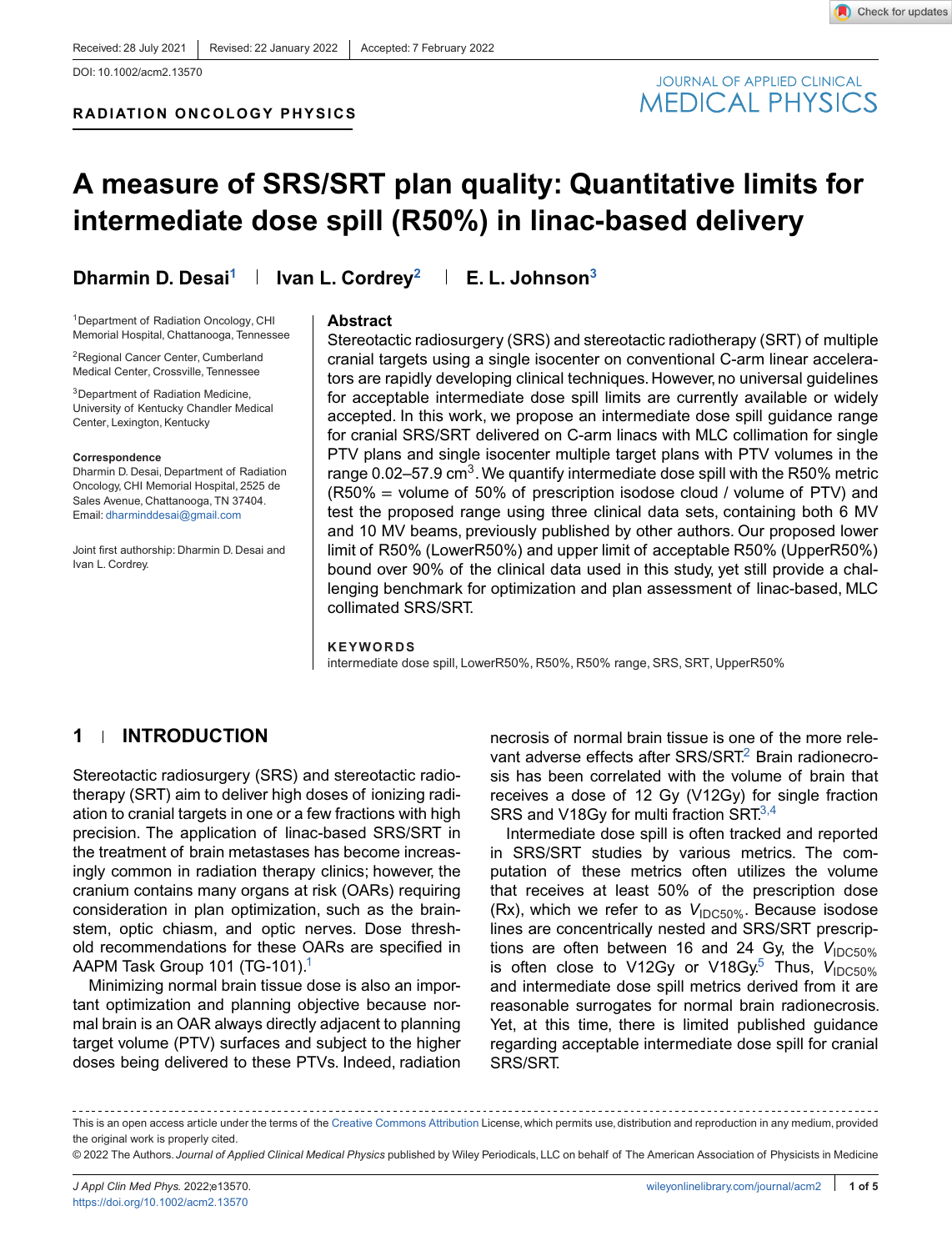In contrast, for lung stereotactic body radiotherapy (SBRT), the Radiation Therapy Oncology Group (RTOG) protocols 0813 and 0915 provide early consensus guidelines for acceptable intermediate dose spill in terms of the intermediate dose spill metric,  $R50\%$ .<sup>6,7</sup>

$$
R50\% = \frac{V_{IDC50\%}}{V_{PTV}},\tag{1}
$$

where  $V_{\text{IDC}50\%}$  is the volume of the 50% Rx isodose cloud and  $V_{PTV}$  is the volume of the PTV. As has been commented in another publication, no comparable quidelines exist for cranial SRS/SRT at this time.<sup>8</sup>

When considering volumetric modulated arc therapy (VMAT) SRS/SRT, and especially single isocenter multiple target VMAT, the lack of an accepted range for intermediate dose spill presents an opportunity for improvement. Several authors have offered clinical data studies that include data fits that provide some guidance based on an individual institution's experience. Yet, what has been achieved in the past does not explicitly reveal what can be achieved with improved optimization strategies, especially when one considers what the best achievable plan could be.

For SRS/SRT cranial irradiation, we propose guidelines for a range of intermediate dose spill quantified by R50% that would define a plan with R50% as low as reasonably achievable. To test the proposed range for R50%,we conduct a semiempirical assessment of three published SRS/SRT data sets.

#### **2 METHODS**

#### **2.1 Proposed R50% limits**

Desai et al. derived a semiempirical expression for R50% based on a spherical PTV model; they called this expression R50%<sub>Analytic</sub>.<sup>9</sup> R50%<sub>Analytic</sub> is dependent on the volume of the PTV  $(V_{PTV})$ , surface area of the PTV  $(SA<sub>PTV</sub>)$ , and a distance of dose drop-off to 50% parameter (∆*r*). The parameter ∆*r* must be determined empirically. They compared R50% Analytic to another author's previously published SRS clinical data set and demonstrated that  $R50\%$ <sub>Analytic</sub> was a reasonable approximate lower bound for what could be achieved in single target SRS/SRT delivered on a C-arm linear accelerator using MLC collimation.<sup>9</sup> The expression for R50% Analytic is given below.

$$
R50\%_{Analytic} = 1 + \frac{SA_{PTV}}{V_{PTV}} \Delta r \left[ 1 + \left(\frac{\Delta r}{r_{PTV}}\right) + \frac{1}{3} \left(\frac{\Delta r}{r_{PTV}}\right)^2 \right],
$$
\n(2)

where  $r_{PTV}$  is the effective sphere PTV radius given by

$$
r_{PTV} = \left(\frac{3}{4\pi}V_{PTV}\right)^{1/3},\tag{3}
$$

and the ∆r is given by<sup>9</sup>

$$
\Delta r = 0.2844 \left( V_{PTV} \right)^{0.1973} \tag{4}
$$

for which  $V_{PTV}$  is in cm<sup>3</sup> and the resulting  $\Delta r$  values are in cm.

R50% Analytic has been previously suggested as a planning objective for single isocenter multiple target SRS/SRT by Desai et al.<sup>10</sup>

Since a sphere is the minimum surface area solid volume, the minimum value of  $R50\%_{Analytic}$  for any given PTV volume would be for a spherical PTV.We propose a lower bound of R50% values, LowerR50%, that would be R50%Analytic-Sphere for spherical PTVs. Substituting the equations for surface area and volume of a sphere into Equation (2) yields

LowerR50% = R50%<sub>Analytic-Sphere</sub>  
= 
$$
1 + \frac{3}{r_{PTV}} \Delta r \left[ 1 + \left( \frac{\Delta r}{r_{PTV}} \right) + \frac{1}{3} \left( \frac{\Delta r}{r_{PTV}} \right)^2 \right]
$$
 (5)

with ∆*r* and *r*<sub>PTV</sub> given above (Equations 3 and 4).

If LowerR50% constitutes a reasonable approximate lower bound for R50%, the next relevant step is to determine what constitutes a reasonable upper bound for R50% values, UpperR50%. Assessing a large data set published by Popple et al.,<sup>11</sup> we phenomenologically determined an upper bound that encompassed approximately 90% of the autoplanned HyperArc data that had R50% < 16. The HyperArc data were shown superior to manual planned data $11$  and are taken here as representative of a best-case scenario for clinical plans treated with 10 MV flattening filter free beams (10X-FFF). This proposed upper limit for R50% is given as

$$
UpperR50\% = 1.1 + 5.4 (V_{PTV})^{-0.35}.
$$
 (6)

Therefore, we propose a range of R50% values specific for linac-based MLC collimated SRS/SRT for which the lower bound is LowerR50% (Equation 5), and the upper bound is UpperR50% (Equation 6).

#### **2.2 Published data comparison**

We assess three previously published data sets representing both single target and single isocenter multiple target plans with which to compare the proposed R50% limits. The reader is referred to the specific articles for the planning details that generated these data sets.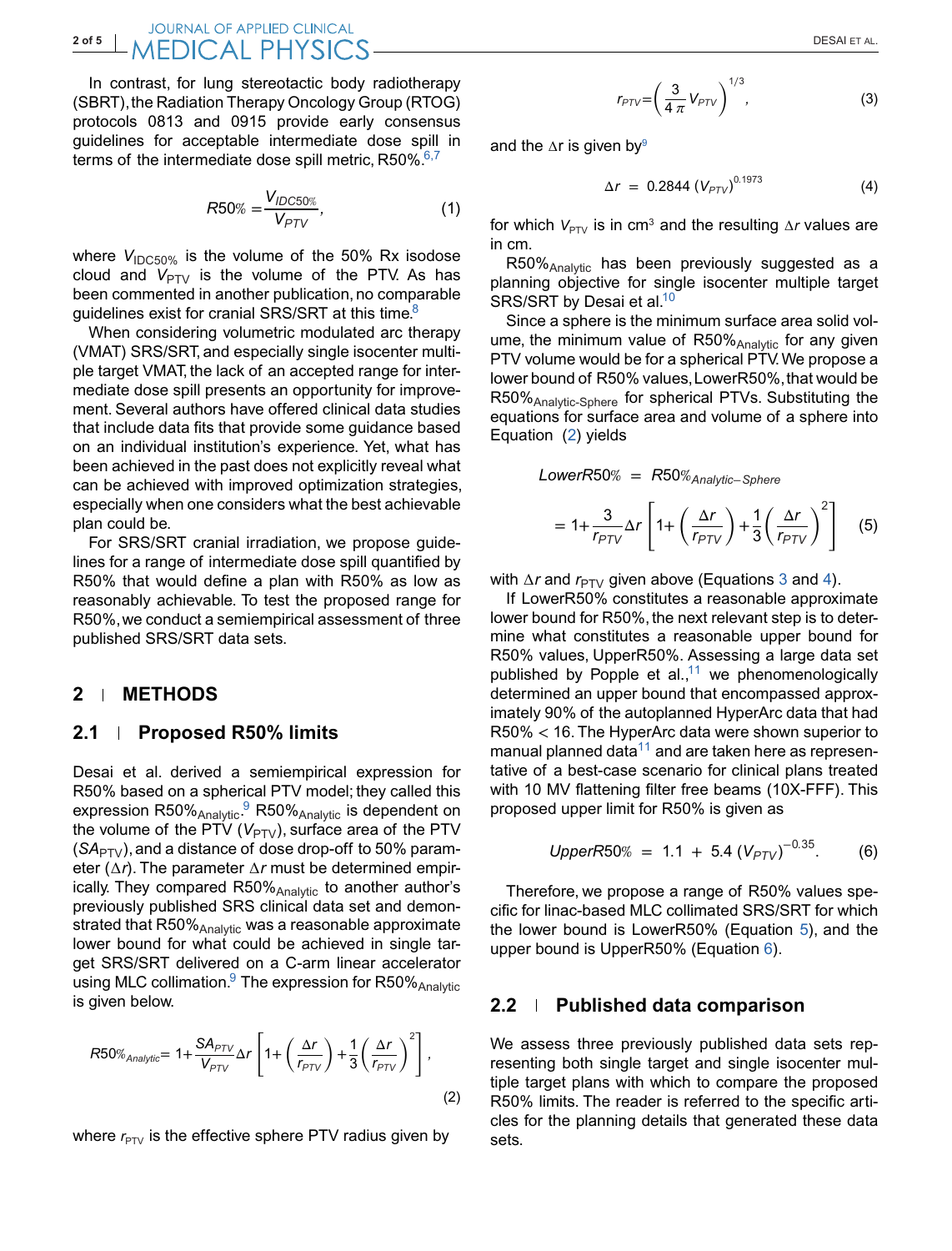Data published by Zhao et al. (Zhao data set) is used to assess the proposed R50% limits against 6 MV beam (6X) single target SRS/SRT. The data provided by Zhao et al. were for single targets planned with 6X beams using dynamic conformal arc therapy (DCAT) delivery<sup>5</sup> This represents a carefully curated data set of plans retrospectively optimized to minimize intermediate dose spill as quantified by the gradient index (GI). This data was converted to R50% by the relationship

$$
R50\% = CI \times GI. \tag{7}
$$

The details of the individual PTVs are published directly in the article of Zhao et al., and as such, we have direct access to specific datapoints for 30 PTVs with an effective diameter in the range  $6.6-45.8$  mm.<sup>5</sup>

Aggregate data published by Ballangrud et al.<sup>12</sup> are used to assess the proposed R50% limits against 6X single isocenter multiple target SRS/SRT. Ballangrud et al. published a data fit equation (Ballangrud data fit) that roughly averaged their clinical data such that roughly 50% of the data fell above the fit and 50% fell below the data fit.<sup>12</sup> As shown by Desai et al., the clinical data fit of Ballangrud et al.for GI can be converted to an equivalent R50% by multiplying their GI expression by the reported average Conformity index  $(Cl).<sup>10</sup>$  The Ballangrud et al. data are represented by the curve given by

$$
R50\%_{Ballangular} = 4.8 (V_{PTV})^{-0.2}.
$$
 (8)

Some institutions use 10X-FFF beams for linacbased,MLC collimated VMAT SRS/SRT delivery.Popple et al. at the University of Alabama Birmingham (UAB) published an extensive database of clinical SRS/SRT plans using 10X-FFF VMAT delivery (UAB data set).<sup>11</sup> Their results showed that their autoplanning methods yielded lower R50% results on average than cases planned by manual methods. This comprehensive data set was provided to us in tabulated form via private communication and is taken as representative of welloptimized plans for single target and single isocenter multiple target plans.The data published describes intermediate dose spill with a metric they call Falloff Index, which is mathematically equivalent to R50% (Equation  $1$ <sup>11</sup> We focus on the 713 PTVs with an effective diameter in the range  $3.24-48$  mm and R50%  $<$  16.

We include each data set on a plot of R50% versus target diameter along with the LowerR50% and UpperR50% for assessment of the proposed limits.

#### **3 RESULTS**

Comparison results are summarized in Figure 1, which shows the three data sets on a plot presented with

# DESAI ET AL.<br>DESAI ET AL. **INFERITAL DE APPLIED CLINICAL AUGUST 1905**



**FIGURE 1** Comparison of proposed R50% limits for linac-based MLC collimated SRS/SRT (LowerR50% and UpperR50%) with previously published data. The light green circles represent the UAB data set that includes both single and single isocenter multiple target cases treated with 10X-FFF beams and VMAT delivery with R50% <16.<sup>11</sup> The black triangles represent the Zhao data set that includes single target cases treated with 6X beams for dynamic conformal arc delivery.<sup>5</sup> The dashed red line represents the clinical Ballangrud data fit (Equation 8) that averages their multiple target VMAT cases.12 The UpperR50% (Equation 6), shown as the blue line, is designed to capture 90% of the UAB data set. The LowerR50% (Equation 5), shown as the purple line, is clearly a lower bound for the three clinical data sets

the proposed LowerR50% and UpperR50%. Notice that most of the clinical data are between the proposed optimal R50% limits.

The light green circles represent the UAB data set that includes both single and single isocenter multiple target cases treated with 10X-FFF beams and VMAT delivery with R50%  $<$  16.<sup>11</sup> The black triangles represent the Zhao data set that includes single target cases treated with  $6X$  beams for dynamic conformal arc delivery.<sup>5</sup> The dashed red line represents the clinical Ballangrud data fit (Equation 8) that averages their multiple target VMAT cases.<sup>12</sup> The UpperR50% (Equation 6) is shown as the blue line. The LowerR50% (Equation 5), shown as the purple line, is clearly a lower bound for the three clinical data sets.

The R50% graph is plotted as a function of the target diameter instead of the target volume because of the data density of the UAB data set for small targets. The plot as a function of target diameter provides a cubic stretch of the horizontal axis small volume targets (where there is a very high data density) and a corresponding compression of the large volume region of the graph where the data is sparser.

#### **4 DISCUSSION**

From Figure 1, we can clearly see that the LowerR50% (Equation 6) is a reasonable lower bound to all the data presented. The UAB data set approaches the LowerR50% in several instances, as does the Zhao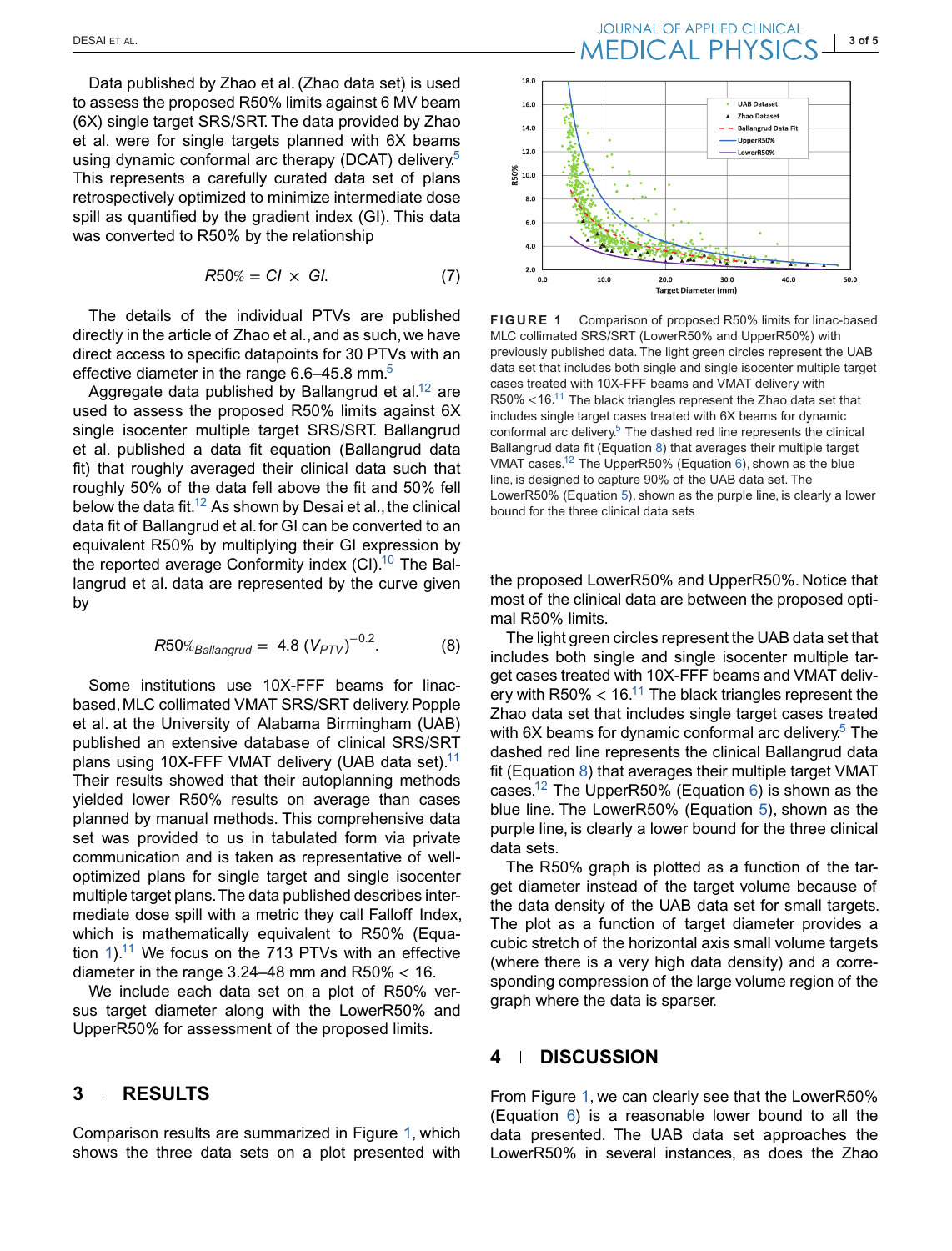data set, but the planned data R50% values are never less than the LowerR50%.

The UpperR50% is an upper bound of 90% of the UAB data set shown by design, so the phenomenological fit holds true for the entire spectrum data up to 48 mm PTV effective diameter. It can be difficult to fully resolve in the figure shown, but the UpperR50% is slightly larger than the 48 mm UAB data point.

The data fit equation representing the data of Ballangrud et al. appears to fall conveniently halfway between the UpperR50% and Lower50% across the entire spectrum of effective PTV diameter.

The three data sets shown represent a range of current linac-based,MLC collimated SRS/SRT: single target DCAT with 6X beams, single isocenter multiple target VMAT with 6X beams, single target VMAT with 10X-FFF beams, and single isocenter multiple target with 10X-FFF. This is not a comprehensive review of all available data since many published data sets are not readily available, but it is a reasonable sample of data generally recognized as representing well-optimized plans for linac-based cranial SRS/SRT.

The span in R50% between the LowerR50% and UpperR50% is not uniform from the small targets to the large targets. This is actually an important aspect of these proposed limits. The range needs to be wider for small targets because a small change in *V*<sub>IDC50%</sub> for a small  $V_{PTV}$  can manifest a very large change in R50%. For example, take  $V_{\text{PTV}} = 0.1 \text{ cm}^3$  with an R50% = 7.7; an increase in R50% to 11.7 (increase of 4) represents a change in  $V_{\text{IDC50\%}}$  of 0.4 cm<sup>3</sup> (as calculated from Equation 1) of additional nontarget brain receiving insult of the 50%+ dose. It is debatable whether this difference has detectable clinical impact. Thus, the broader span between the LowerR50% and UpperR50% for small PTVs represents the clinically acceptable variation based on relevant impact to nontarget brain.

The span between the LowerR50% and UpperR50% needs to be considerably smaller for large  $V_{\text{PTV}}$  because a small change in R50% results in a much larger change in the V<sub>IDC50%</sub> at the large end of the PTV volume range. For example, take  $V_{\text{PTV}} = 58 \text{ cm}^3$  with R50% = 2.13; an increase in R50% to 2.53 (an increase of only 0.4) represents 23.2  $\text{cm}^3$  of additional nontarget brain receiving the 50%+ dose, which many would agree has clinical implications for the patient. Fortunately, the proposed LowerR50% and UpperR50% reflect the clinical needs at both ends of the PTV size spectrum.

The LowerR50% is a very important benchmark of plan quality.Regardless of the chosen optimization strategy, one should pursue treatment plans that come as close to LowerR50% as possible. This LowerR50% is more likely approachable for single target plans than for the R50% of an individual PTV in a single isocenter multiple target plan because of MLC limitations in the leaf sequence that leave leaf pairs bridging the gap between two PTV with an open leaf gap that irradiates

the nontarget brain tissue between the PTVs, as well as other complicating factors (MLC leakage, beam geometry, etc.). However, knowing where the LowerR50% is for a given  $V_{PTV}$  allows the planner to push the optimizer toward the optimum solution instead of settling for an inferior optimization.

The LowerR50% is unlikely to change meaningfully for linac-based, 6 MV MLC collimated SRS/SRT as more data is accumulated, but the UpperR50% may be decreased as optimization techniques improve and more data becomes available. Yet, for now, there should be some standard that defines an acceptable plan; thus, we propose these R50% limits for consideration by the medical physics community as an initial benchmark.

A convenient advantage of the proposed limits is that the limits are not tabulated values but rather computable mathematical formulas. As such, they are easy to create within scripted planning systems or programmed into autoplanning routines, even artificial intelligence implementations.

The proposed R50% range in this study is agnostic to the optimization technique and beam geometry. Any optimization technique that achieves highly conformal SRS/SRT plans can be tested against the proposed R50% limits. The proposed R50% range for SRS/SRT gives treatment planners guidelines to strive for regardless of their chosen planning techniques.

#### **5 CONCLUSION**

We propose a R50% guidance range for cranial SRS/SRT delivered on C-arm linacs with MLC collimation that appears sound for single PTV plans and single isocenter multiple target plans with well-separated PTV volumes in the range  $0.02-57.9$  cm<sup>3</sup> (3.6–48 mm effective PTV diameter). The lower limit of the range is the semiempirical approximate minimum given by LowerR50% (Equation 5); the upper limit of the range is UpperR50% (Equation 6). The clinical data provided by the Zhao and UAB data sets and the Ballangrud data fit provide evidence that the proposed R50% range is reasonably achievable.We propose this R50% range for testing and evaluation at other facilities.

#### **ACKNOWLEDGMENTS**

The authors acknowledge the work of Dr. Richard Popple and coworkers at the University of Alabama at Birmingham and their shared tabulated data.Dr.Bo Zhao and coworkers are also acknowledged for directly publishing their tabulated data.

#### **CONFLICT OF INTEREST**

No conflicts of interest.

#### **AUTHOR CONTRIBUTIONS**

All authors contributed equally to this project.